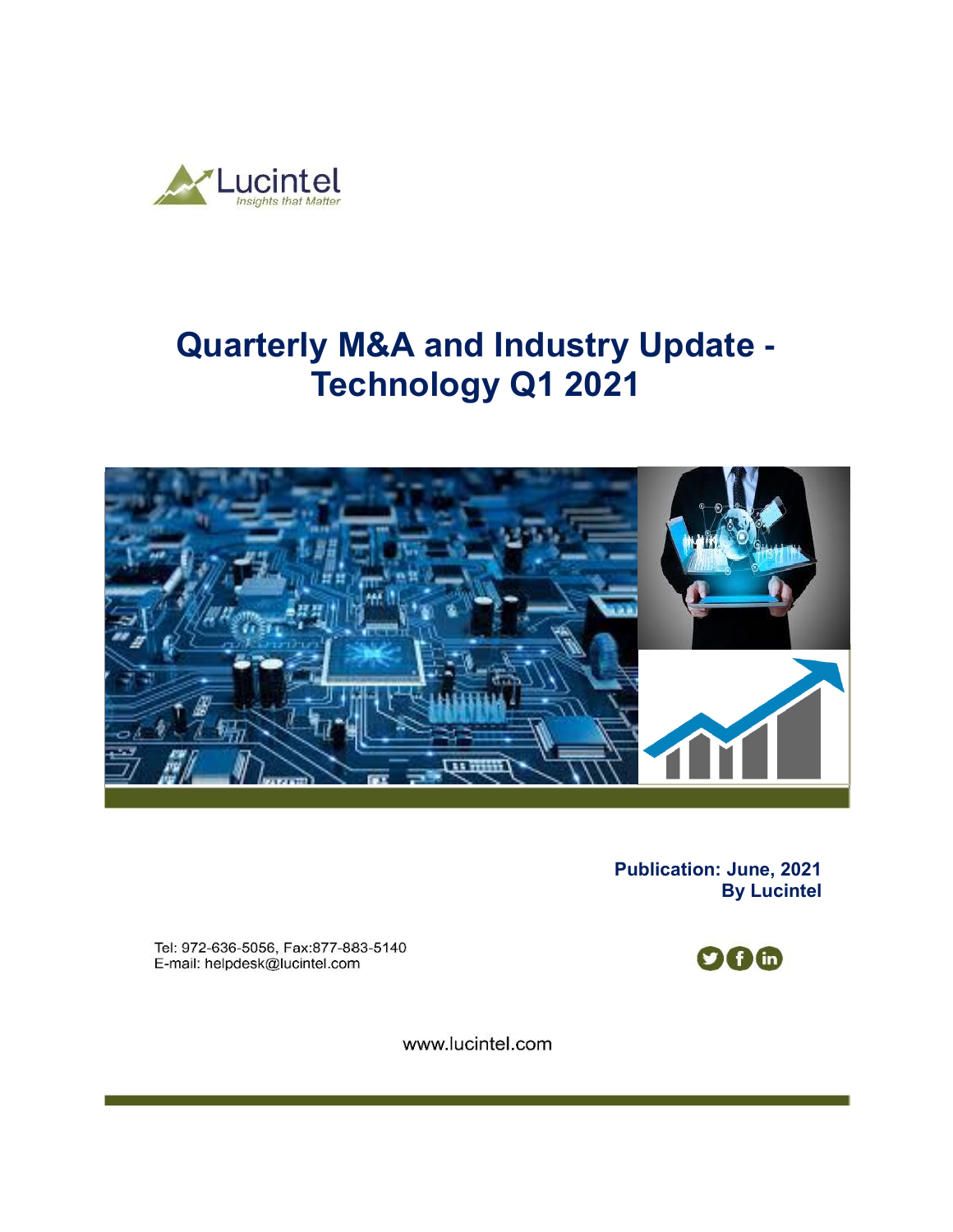

### **Economic Situation Q1 2021**

The global GDP grew by 0.3% in Q1 2021 as compared to Q4 2020 and the U.S. GDP grew by 2.6% in Q1 2021 as compared to Q4 2020. The global economic output is recovering from the collapse triggered by COVID-19; it will remain below pre-pandemic trends for a prolonged period. Second waves of the COVID-19 have slowed down or even temporarily reversed economic recoveries. The coronavirus is once again taking its toll on economic activity as the second wave prompts new restrictions, but the vaccine news is a game-changer for the outlook over the next two years. Economic recoveries are diverging across countries and sectors, reflecting variation in pandemicinduced disruptions and the extent of policy support. Strong demand for products that support working from home and the release of pent-up demand for durable goods more generally have been key factors behind the global recovery. The strength of the recovery varies across countries, depending on the severity of the health crisis, the extent of domestic disruptions to activity, the exposure to cross-border spillovers, and importantly, the effectiveness of policy support to limit persistent damage.



*Note: The above image shows quarter over quarter change in GDP* 

*Source: OECD, Fred Louis, Lucintel*

Figure 1: Quarterly GDP Trends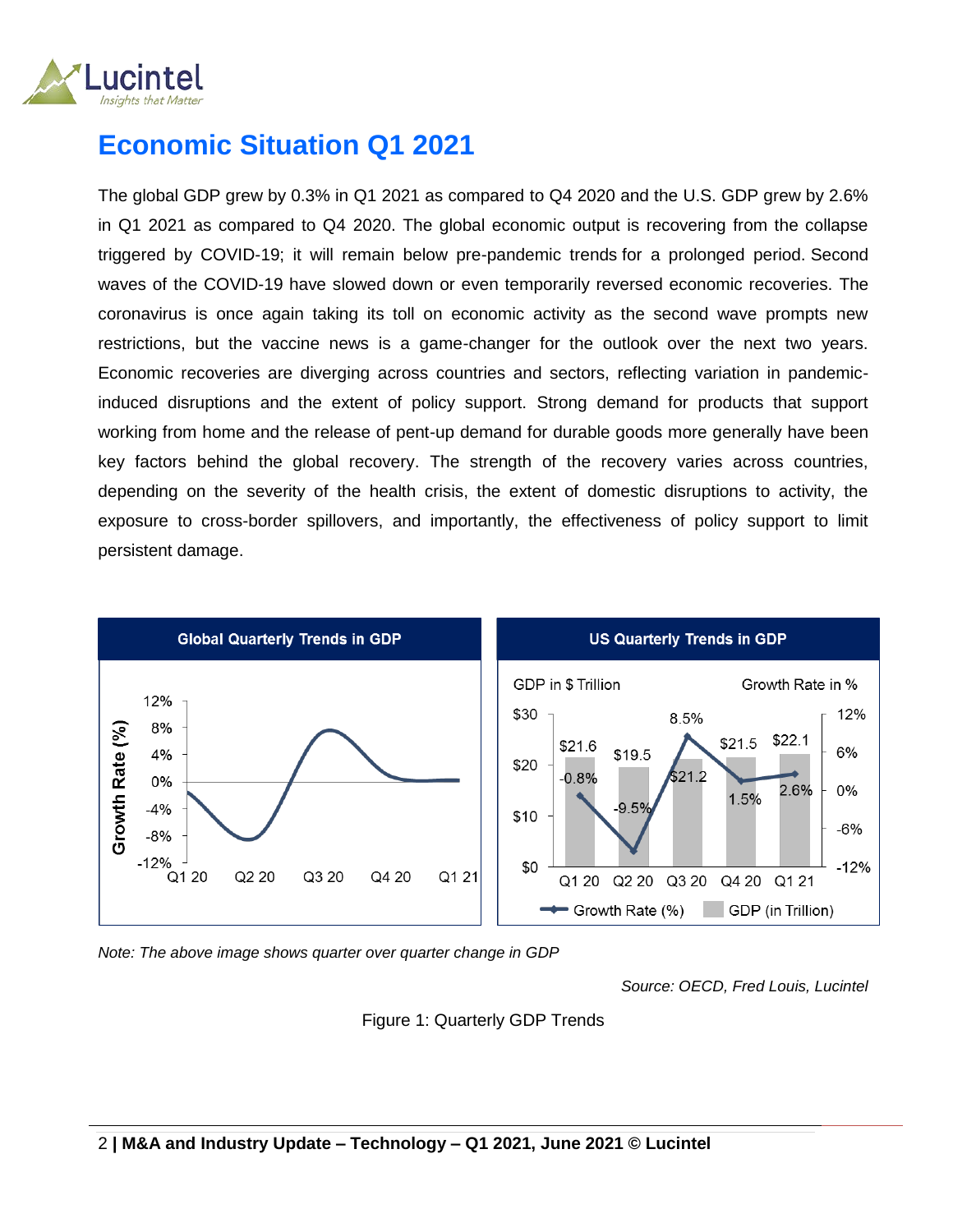

## **Technology Industry Update – Q1 2021**

The global semiconductor sales remained strong during the first quarter of 2021, it grew by 1.7% in Q1 2021. Semiconductor sales increased to \$121 billion from \$119 billion in Q4 of 2020, while on yearly basis, it increased by 15.1% from Q1 of 2020. Every industry across the world has been affected by the COVID-19 pandemic and semiconductor industry is no other, but the relatively quick recovery of the global semiconductor industry is an encouraging sign. The recovery from the pandemic, combined with the rising adoption of AI, IoT, and 5G technologies, opens up great opportunities for semiconductor manufacturers. NVidia registered the highest revenue increase of 13% in Q1 of 2021 on quarterly basis. Companies look to strengthen their market and competitive positioning, it requires rethinking of all aspects of the business from workforce, products, and services, and end-user experience. The figure below depicts change semiconductor sales in the past five quarters (Q1 2020 – Q1 2021).



 *Source: SIA, Lucintel*

Figure 2: Quarterly Change in Sales of Global Semiconductor Market

|                             | <b>Change in Revenue</b> |                         |  |
|-----------------------------|--------------------------|-------------------------|--|
| <b>Company Name</b>         |                          | Q1 21/Q4 20 Q1 21/Q1 20 |  |
| Samsung                     | 2%                       | 28%                     |  |
| Intel                       | $-2%$                    | $-1%$                   |  |
| <b>Taiwan Semiconductor</b> | 0%                       | 56%                     |  |
| <b>STMicroelectronics</b>   | $-7%$                    | 35%                     |  |
| Micron Technology           | 8%                       | 30%                     |  |
| Qualcomm Inc                | -4%                      | 52%                     |  |
| <b>Broadcom</b>             | 3%                       | 14%                     |  |
| Texas Instruments           | 5%                       | 29%                     |  |
| <b>ASE Technology</b>       | $-20%$                   | 64%                     |  |
| Nvidia                      | 13%                      | 84%                     |  |

*Source: Lucintel*

#### Figure 3: Change in Revenue of Major Semiconductor Companies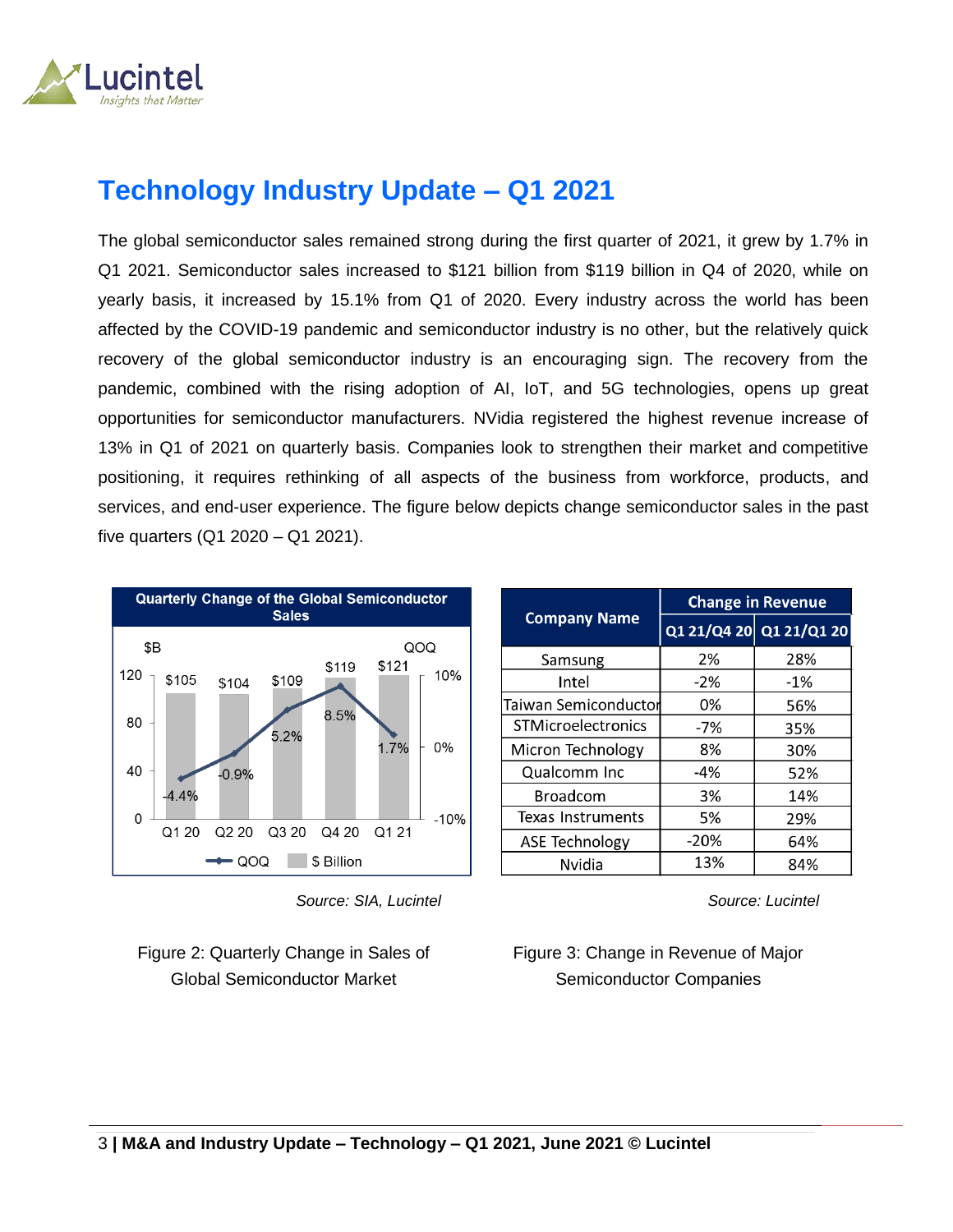

The sales of semiconductors increased in all regions. China holds the largest individual market for semiconductors with the highest demand of around 34.8% in the global semiconductor market. China utilizes more than 50% of all semiconductors, both for internal use and eventual export. The rapid growth of Chinese demand lifted the entire industry worldwide. The US followed China with a share of 20.3% in Q1 2021.



 *Source: SIA, Lucintel* Figure 4: Regional Market Share in the Semiconductor Market

The global smartphone market crossed the \$100 billion mark for the first time to reach \$113 billion in the first quarter of 2021. Global smartphone shipment increased by 20% in Q1 2021, reaching 355 million units from 295 million units in Q1 2020. While on quarterly basis the smartphone shipment decreased by 10%. Samsung regained its top position as the world's biggest OEM, with shipments reaching 76.8 million units in Q1 2021. Shipments in countries including Europe, China, and [India](https://www.counterpointresearch.com/india-smartphone-shipments-q1-2021/) were stronger than expected. The supply chain players prioritized the top five brands enabling them to launch flagships earlier than their usual cycle, which boosted their market performance despite the supply shortage issues during the quarter. Realme emerged as the fastestgrowing brand with 78% growth on year-over-year. A strong 5G push by the industry through reduced device prices and operator tariffs further boosted the market's recovery process.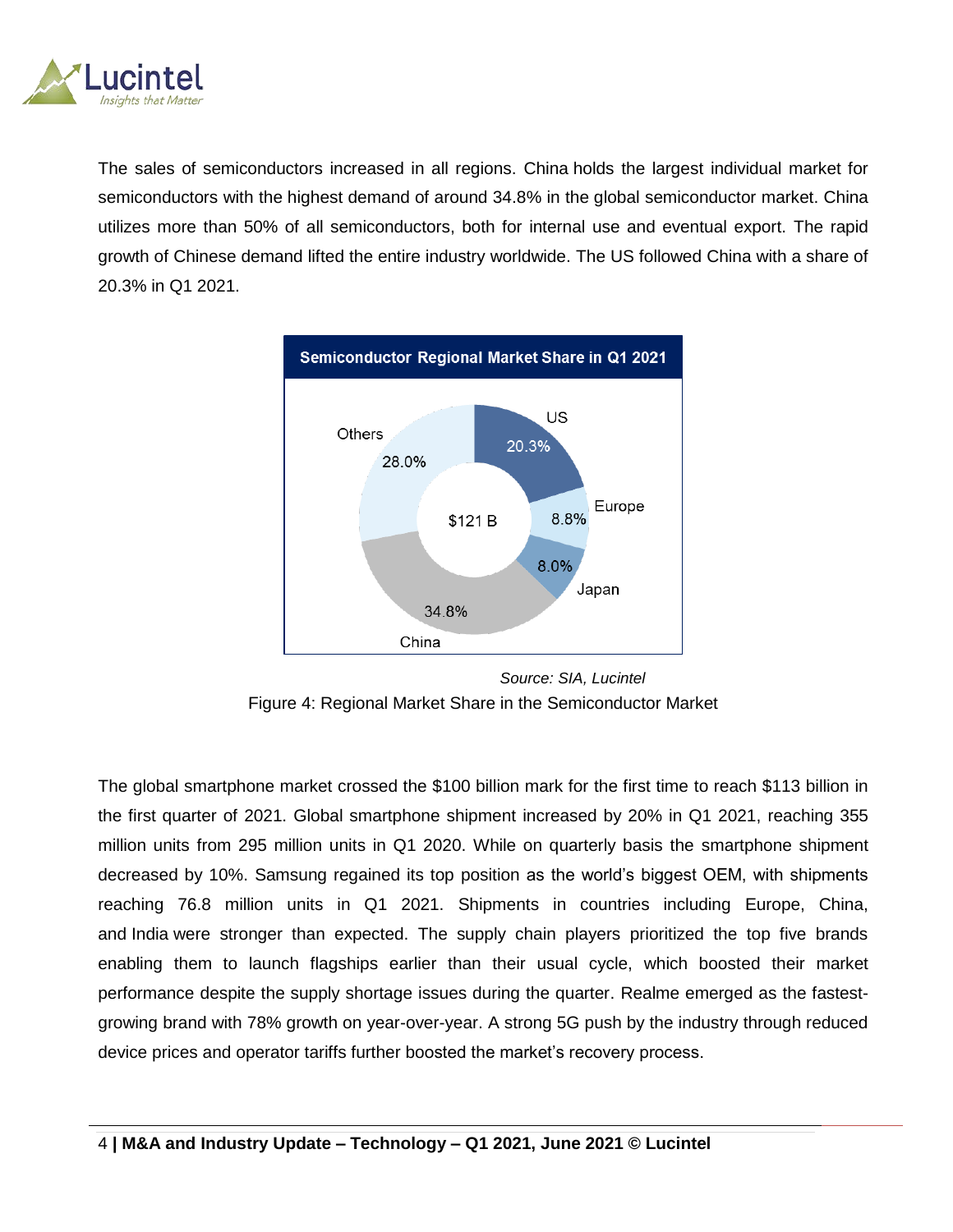



 *Source: Counterpoint, Lucintel*

Figure 5: Quarterly and Yearly Change in Global Smartphone Shipment

### **M&A Update – Q1 2021**

Merger and acquisition activities in the global technology industry increased in Q1 of 2021. The global technology industry recorded 489 completed transactions in the Q1 of 2021, an increase of 4% from Q4 of 2020 and 49% increase on yearly basis, i.e., from Q1 of 2020. The total deal value in Q1 of 2021 was \$72.9 billion, which was an increase of 2% from Q4 of 2020. Number of transactions has continued to drive upwards as the technology market remained very strong. M&A continues to be driven by strong levels of investment by private equity and large strategic corporates making sizeable, transformational acquisitions to step up their portfolios. Companies are positioning themselves for growth through mid-to-high growth areas, which include 5G, data centers, cloud computing, industrial IoT and automotive areas where deal activity expect to continue in 2021.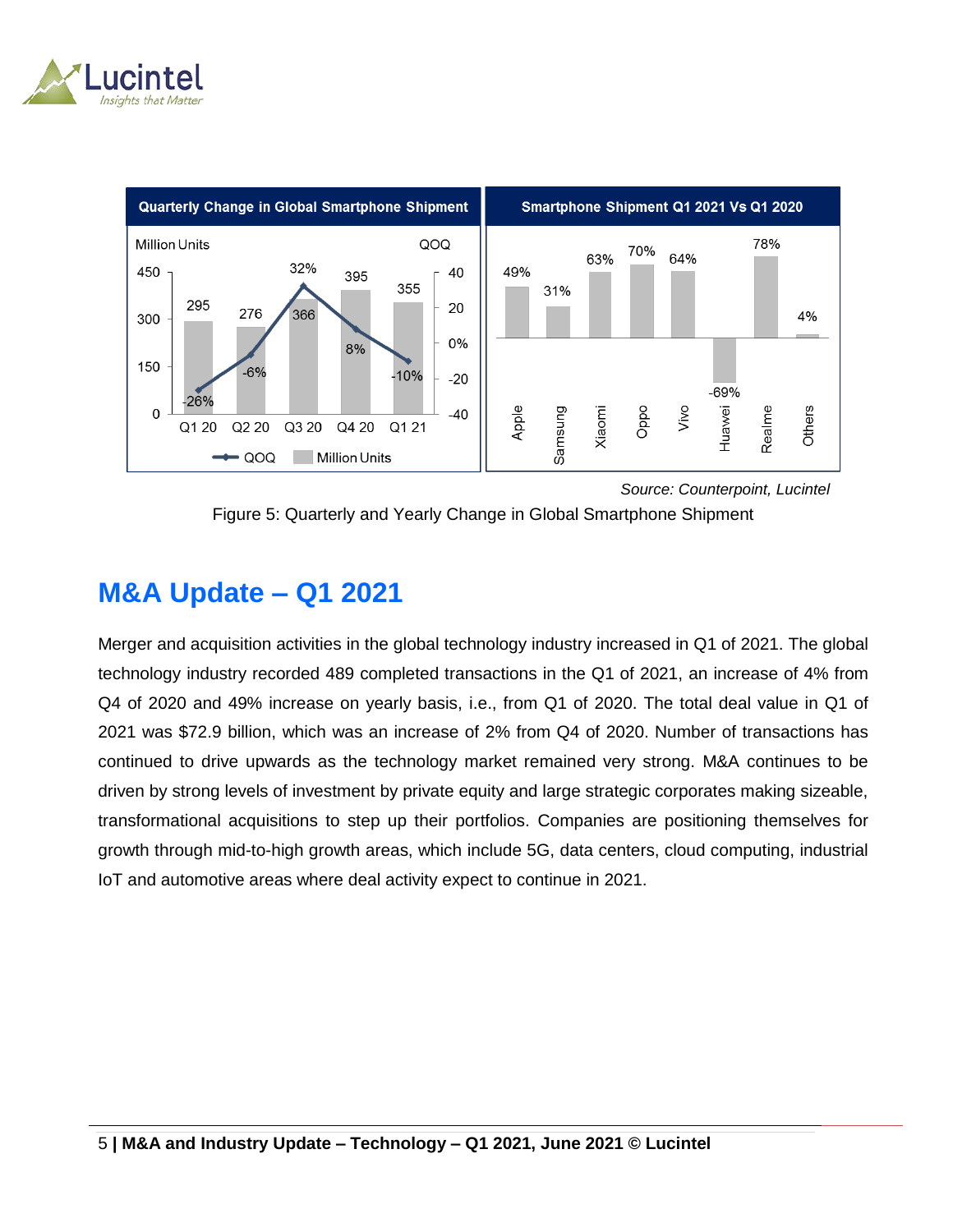



*Source: Lucintel*

#### Figure 6: Quarterly M&A Activities in the Global Technology Industry

#### Table 1: Quarterly Changes in M&A Activities in the Global Technology Industry

| <b>M&amp;A Deals</b> | Quarter Over Quarter Change in Merger and Acquisition Activities |                   |       |       |       |  |
|----------------------|------------------------------------------------------------------|-------------------|-------|-------|-------|--|
|                      | Q1 20                                                            | Q <sub>2</sub> 20 | Q3 20 | Q4 20 | Q1 21 |  |
| Value (\$ Billion)   | $-7%$                                                            | $-21%$            | 148%  | 20%   | 2%    |  |
| <b>Volume</b>        | -5%                                                              | $-17%$            | 15%   | 50%   | 4%    |  |

#### Table 2: M&A Deals in the Global Technology Industry

| <b>Date</b>       | <b>Target</b><br>Company                | <b>Acquirer</b><br>Company           | Value of<br><b>Deal</b> | <b>Description</b>                                                                                                                                                                                                                                                                    |
|-------------------|-----------------------------------------|--------------------------------------|-------------------------|---------------------------------------------------------------------------------------------------------------------------------------------------------------------------------------------------------------------------------------------------------------------------------------|
| March 31,<br>2021 | Arteria<br><b>Networks</b><br>Corp-Data | Digital Edge<br>Japan Godo<br>Kaisha | N/A                     | The partnership with Arteria gives access to additional<br>inventory. Consequently, it will enable global and Japanese<br>businesses to leverage the platform to increase footprint in the<br>country and enjoy the network diversity provided by world-<br>class data center assets. |
| March 23.<br>2021 | Interactive<br>Concepts<br><b>B</b> vba | <b>Boxlight Corp</b>                 | \$3.3 M                 | The acquisition of Interactive Concepts represents an exciting<br>opportunity to expand the footprint of the Clevertouch brand<br>and further extend distribution network across Western<br>Europe.                                                                                   |
| March 16,<br>2021 | NuVia Inc                               | Qualcomm Inc.                        | \$1.4 B                 | The combination of NUVIA and Qualcomm will bring the<br>industry's best engineering talent, technology, and resources<br>together to create a new class of high-performance computing<br>platforms that set the bar for industry.                                                     |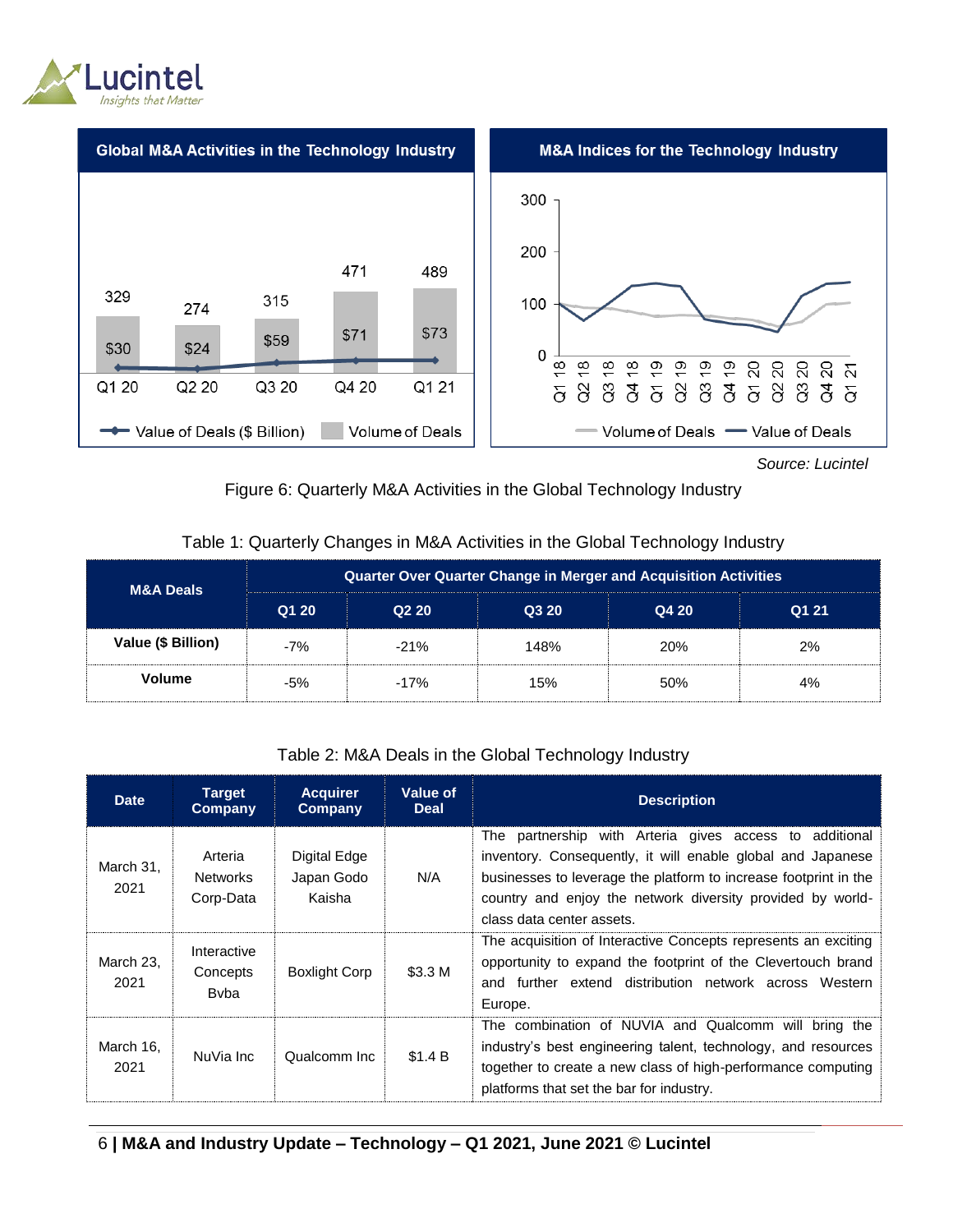

| March 02,<br>2021 | <b>Dubo</b><br><b>Electrique Ltd</b> | Guillevin<br>International<br>Co      | N/A      | This new acquisition significantly consolidates the position of<br>Guillevin in the Quebec market with a broader clientele. The<br>acquisition will allow offering greater geographic coverage and<br>more opportunities for strategic partners in this market.                              |
|-------------------|--------------------------------------|---------------------------------------|----------|----------------------------------------------------------------------------------------------------------------------------------------------------------------------------------------------------------------------------------------------------------------------------------------------|
| Feb 26,<br>2021   | Savari Inc                           | Harman Intl<br>Inds Inc               | N/A      | This acquisition will enhance Harman's comprehensive<br>automotive telematics and advanced driving assistance<br>systems (ADAS) capabilities, and expand the company's<br>strengths in 5G Edge, multi-access edge computing (MEC)<br>and smart infrastructure solutions.                     |
| Feb 22,<br>2021   | PreventPCB<br>Srl                    | <b>NCAB Group</b><br>AB               | \$22.3 M | With this acquisition, the combined entity will make NCAB a<br>leading supplier of PCB's into the Italian and Swiss PCB<br>markets and will create a strong player delivering high quality,<br>high reliability, and market leading customer service.                                        |
| Feb 22,<br>2021   | Naveego Inc                          | Aunalytics<br><b>Holdings LLC</b>     | N/A      | The acquisition combines the Naveego® Complete Data<br>Accuracy Platform with Aunalytics' Aunsight™ Data Platform to<br>enable the development of powerful analytic databases and<br>machine learning algorithms for customers.                                                              |
| Feb 16,<br>2021   | Premier<br>Mounts Inc                | Gamber-<br>Johnson LLC                | N/A      | The combination of these two market leaders will genuinely<br>create results greater than the sum of its parts. Gamber's<br>resources and commitment to ruggedness, reliability, and<br>responsiveness will highly complement Premier's years of<br>experience and innovation.               |
| Feb 11,<br>2021   | Qmicro BV                            | Sensirion<br><b>Holding Ag</b>        | N/A      | With this acquisition, Sensirion expands its gas sensing<br>portfolio from components and modules to stand-alone micro<br>gas analyzers for industrial applications.                                                                                                                         |
| Feb 01,<br>2021   | <b>WESCO</b><br>Utility              | Rexel Canada<br><b>Electrical Inc</b> | N/A      | This is a unique opportunity for Rexel to accelerate its<br>development in Canada in the attractive and green hydro utility<br>business and to increase its recurring service revenues.                                                                                                      |
| Jan 20,<br>2021   | <b>Circlarity LLC</b>                | <b>Recircled LLC</b>                  | N/A      | Recircled LLC acquired Circlarity LLC, a Bensalem- based<br>data platform provider for the fashion industry which facilitates<br>recycling solutions for luxury brands.                                                                                                                      |
| Jan 13,<br>2021   | rms<br>Connectors<br>Inc             | Bel Fuse Inc                          | N/A      | This acquisition perfectly complements the existing Military and<br>Aerospace product portfolio under Bel's Cinch Connectivity<br>Solutions group by expanding its offering of Mil-Spec qualified<br>connectors, including the addition of the MIL-DTL-83723<br>Series III connector family. |
| Jan 06,<br>2021   | Alphonso Inc                         | <b>LG Electronics</b><br>Inc          | \$80 M   | The purpose of the acquisition is to leverage Alphonso's<br>software, data analytics, and media activation capabilities<br>across LG's home entertainment products, mainly smart TVs,<br>and to better fulfill consumers.                                                                    |
| Jan 06,<br>2021   | Wirehive Ltd                         | Pax8 Inc                              | N/A      | The acquisition will enable both organizations to unlock new<br>ways to automate cloud orchestration and optimization and<br>expand ability to simplify cloud strategies for IT professionals.                                                                                               |